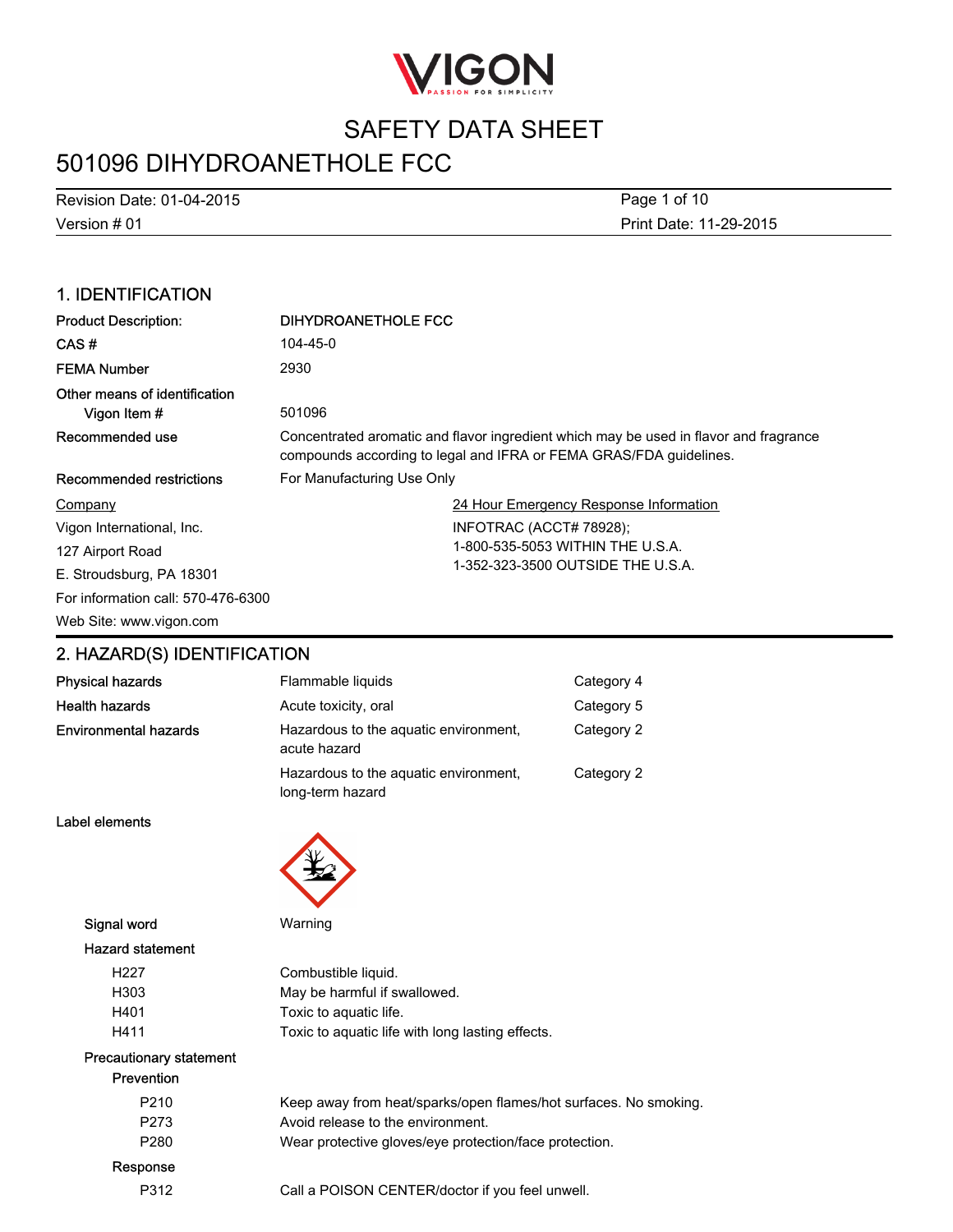

# 501096 DIHYDROANETHOLE FCC

| Revision Date: 01-04-2015 |                                                       | Page 2 of 10           |
|---------------------------|-------------------------------------------------------|------------------------|
| Version # 01              |                                                       | Print Date: 11-29-2015 |
|                           |                                                       |                        |
| P370 + P378               | In case of fire: Use appropriate media to extinguish. |                        |
| P391                      | Collect spillage.                                     |                        |
| Storage                   |                                                       |                        |
| $P403 + P235$             | Store in a well-ventilated place. Keep cool.          |                        |
| <b>Disposal</b>           |                                                       |                        |

P501 Dispose of contents/container in accordance with local/regional/national/international regulations. Hazard(s) not otherwise classified (HNOC) None known.

Supplemental information Mone.

#### 3. COMPOSITION/INFORMATION ON INGREDIENTS

#### **Substances**

| Chemical name          | Common name and synonyms                                                    | <b>CAS number</b> | %   |
|------------------------|-----------------------------------------------------------------------------|-------------------|-----|
| <b>DIHYDROANETHOLE</b> | 1-METHOXY-4-PROPYL-BENZOL<br>Benzene, 1-methoxy-4-propyl-<br>P-PROPYLANISOL | $104 - 45 - 0$    | 100 |

### 4. FIRST-AID MEASURES

| Inhalation                                                                   | If breathing is difficult, remove to fresh air and keep at rest in a position comfortable for breathing.<br>For breathing difficulties, oxygen may be necessary. Call a physician if symptoms develop or<br>persist.                                        |
|------------------------------------------------------------------------------|-------------------------------------------------------------------------------------------------------------------------------------------------------------------------------------------------------------------------------------------------------------|
| <b>Skin contact</b>                                                          | Take off immediately all contaminated clothing. Get medical attention if irritation develops and<br>persists. Wash skin thoroughly with soap and water for several minutes.                                                                                 |
| Eye contact                                                                  | Remove contact lenses, if present and easy to do. Get medical attention if irritation develops and<br>persists. Promptly wash eyes with plenty of water while lifting the eye lids.                                                                         |
| Ingestion                                                                    | Call a physician or poison control center immediately. If swallowed, rinse mouth with water (only if<br>the person is conscious). Do not induce vomiting. If vomiting occurs, the head should be kept low<br>so that stomach vomit doesn't enter the lungs. |
| Most important<br>symptoms/effects, acute and<br>delayed                     | Direct contact with eyes may cause temporary irritation.                                                                                                                                                                                                    |
| Indication of immediate medical<br>attention and special treatment<br>needed | Not available.                                                                                                                                                                                                                                              |
| General information                                                          | Ensure that medical personnel are aware of the material(s) involved, and take precautions to<br>protect themselves. Show this safety data sheet to the doctor in attendance.                                                                                |

### 5. FIRE-FIGHTING MEASURES

| Suitable extinguishing media   | Water spray, fog, CO2, dry chemical, or alcohol resistant foam.    |
|--------------------------------|--------------------------------------------------------------------|
| Unsuitable extinguishing media | Do not use a solid water stream as it may scatter and spread fire. |
| Specific hazards arising from  | Fire may produce irritating, corrosive and/or toxic gases.         |
| the chemical                   |                                                                    |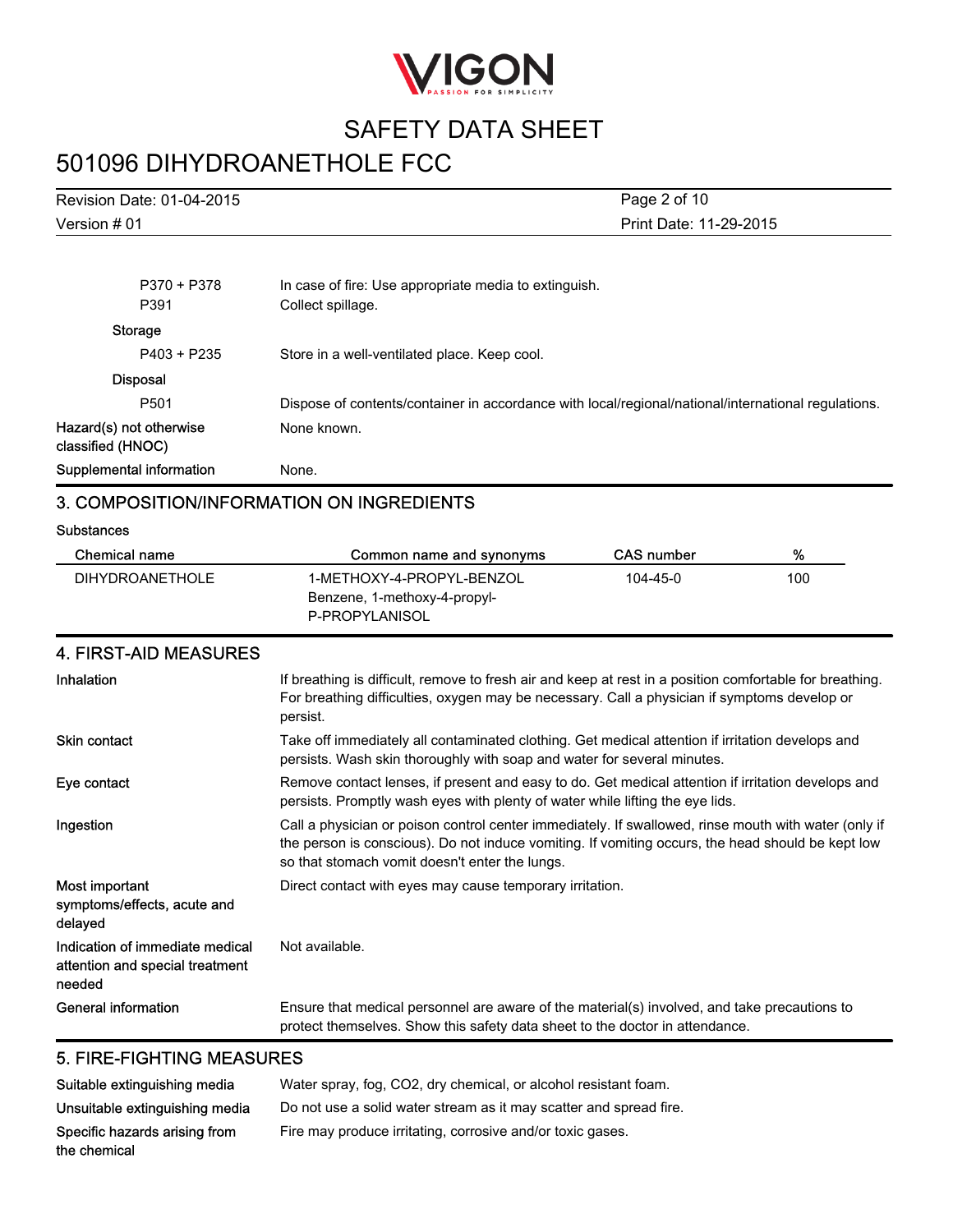

# 501096 DIHYDROANETHOLE FCC

| Version # 01           | Page 3 of 10              |
|------------------------|---------------------------|
| Print Date: 11-29-2015 | Revision Date: 01-04-2015 |
|                        |                           |

| Special protective equipment<br>and precautions for firefighters | Firefighters must use standard protective equipment including flame retardant coat, helmet with<br>face shield, gloves, rubber boots, and in enclosed spaces, SCBA. Structural firefighters protective<br>clothing will only provide limited protection. Wear self-contained breathing apparatus with a full<br>facepiece operated in the positive pressure demand mode when fighting fires.    |
|------------------------------------------------------------------|-------------------------------------------------------------------------------------------------------------------------------------------------------------------------------------------------------------------------------------------------------------------------------------------------------------------------------------------------------------------------------------------------|
| Fire fighting<br>equipment/instructions                          | In case of fire and/or explosion do not breathe fumes. Use standard firefighting procedures and<br>consider the hazards of other involved materials. Move containers from fire area if you can do so<br>without risk. Water runoff can cause environmental damage. Ventilate closed spaces before<br>entering them. Keep run-off water out of sewers and water sources. Dike for water control. |
| Specific methods                                                 | Use water spray to cool unopened containers.                                                                                                                                                                                                                                                                                                                                                    |
| General fire hazards                                             | Static charges generated by emptying package in or near flammable vapor may cause flash fire.                                                                                                                                                                                                                                                                                                   |

#### 6. ACCIDENTAL RELEASE MEASURES

| Personal precautions, protective<br>equipment and emergency<br>procedures | Keep unnecessary personnel away. Do not touch damaged containers or spilled material unless<br>wearing appropriate protective clothing. Ventilate closed spaces before entering them. Eliminate<br>all sources of ignition. Avoid contact with skin or inhalation of spillage, dust or vapor.                                                    |
|---------------------------------------------------------------------------|--------------------------------------------------------------------------------------------------------------------------------------------------------------------------------------------------------------------------------------------------------------------------------------------------------------------------------------------------|
| Methods and materials for<br>containment and cleaning up                  | Eliminate all ignition sources (no smoking, flares, sparks or flames in immediate area). Stop the<br>flow of material, if this is without risk. Dike the spilled material, where this is possible. Absorb with<br>inert absorbent such as dry clay, sand or diatomaceous earth, commercial sorbents, or recover<br>using pumps.                  |
|                                                                           | The product is immiscible with water and will spread on the water surface.                                                                                                                                                                                                                                                                       |
|                                                                           | Large Spills: Stop the flow of material, if this is without risk. Dike the spilled material, where this is<br>possible. Cover with plastic sheet to prevent spreading. Prevent product from entering drains. Do<br>not allow material to contaminate ground water system. Absorb in vermiculite, dry sand or earth<br>and place into containers. |
|                                                                           | Small Spills: Wipe up with absorbent material (e.g. cloth, fleece). Clean surface thoroughly to<br>remove residual contamination.                                                                                                                                                                                                                |
|                                                                           | Never return spills in original containers for re-use. This material and its container must be<br>disposed of as hazardous waste. Collect and dispose of spillage as indicated in section 13 of the<br>SDS.                                                                                                                                      |
| <b>Environmental precautions</b>                                          | Prevent further leakage or spillage if safe to do so. Do not contaminate water. Retain and dispose<br>of contaminated wash water. Avoid release to the environment. Contact local authorities in case of<br>spillage to drain/aquatic environment.                                                                                               |
|                                                                           |                                                                                                                                                                                                                                                                                                                                                  |

#### 7. HANDLING AND STORAGE

| Precautions for safe handling   | Do not handle or store near an open flame, heat or other sources of ignition. Take precautionary<br>measures against static discharges. All equipment used when handling the product must be<br>grounded. Avoid breathing vapor. Avoid contact with eyes, skin, and clothing. Avoid prolonged<br>exposure. Wash thoroughly after handling. |
|---------------------------------|--------------------------------------------------------------------------------------------------------------------------------------------------------------------------------------------------------------------------------------------------------------------------------------------------------------------------------------------|
| Conditions for safe storage,    | Keep container closed. Handle containers with care. Open slowly in order to control possible                                                                                                                                                                                                                                               |
| including any incompatibilities | pressure release. Store in a cool, well-ventilated area.                                                                                                                                                                                                                                                                                   |

### 8. EXPOSURE CONTROLS/PERSONAL PROTECTION

Occupational exposure limits No exposure limits noted for ingredient(s).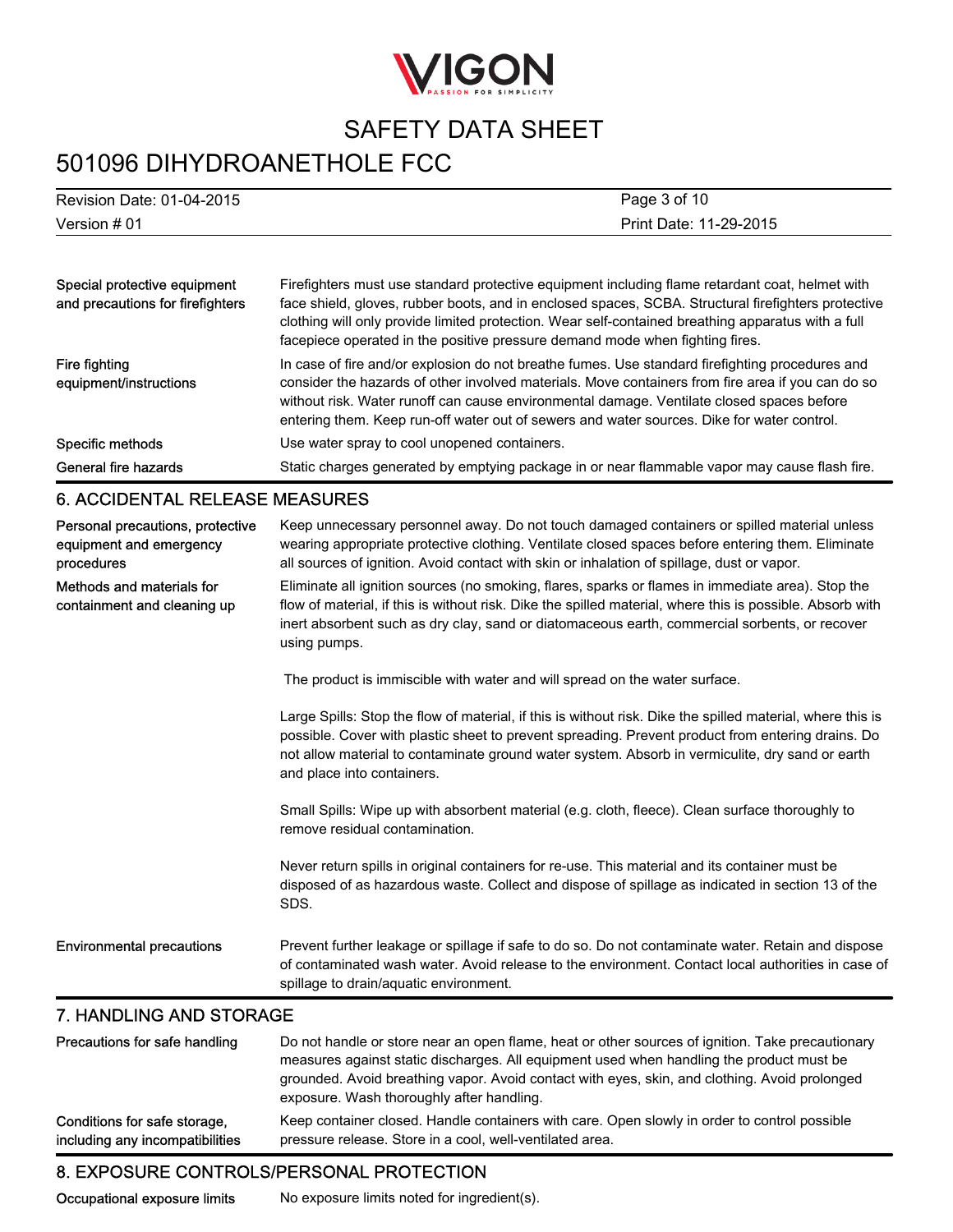

# 501096 DIHYDROANETHOLE FCC

| Revision Date: 01-04-2015 |
|---------------------------|
| Version # 01              |

Print Date: 11-29-2015 Page 4 of 10

| <b>Biological limit values</b>                                        | No biological exposure limits noted for the ingredient(s).                                                                                                                                                                                                                          |
|-----------------------------------------------------------------------|-------------------------------------------------------------------------------------------------------------------------------------------------------------------------------------------------------------------------------------------------------------------------------------|
| Appropriate engineering controls                                      | Use explosion-proof ventilation equipment to stay below exposure limits.                                                                                                                                                                                                            |
| Individual protection measures, such as personal protective equipment |                                                                                                                                                                                                                                                                                     |
| Eye/face protection                                                   | Wear safety glasses with side shields (or goggles).                                                                                                                                                                                                                                 |
| <b>Skin protection</b><br>Hand protection                             | Chemical resistant gloves.                                                                                                                                                                                                                                                          |
| Other                                                                 | Not available.                                                                                                                                                                                                                                                                      |
| <b>Respiratory protection</b>                                         | Respiratory protection not required. If ventilation is insufficient, suitable respiratory protection must<br>be provided.                                                                                                                                                           |
| <b>Thermal hazards</b>                                                | Wear appropriate thermal protective clothing, when necessary.                                                                                                                                                                                                                       |
| General hygiene considerations                                        | When using do not smoke. Keep away from food and drink. Always observe good personal<br>hygiene measures, such as washing after handling the material and before eating, drinking, and/or<br>smoking. Routinely wash work clothing and protective equipment to remove contaminants. |

### 9. PHYSICAL AND CHEMICAL PROPERTIES

| Appearance                                   | Refer to Spec Sheet                                   |
|----------------------------------------------|-------------------------------------------------------|
| <b>Physical state</b>                        | Liquid.                                               |
| Form                                         | Liquid.                                               |
| Color                                        | Refer to Spec Sheet                                   |
| Odor                                         | Characteristic.                                       |
| <b>Odor threshold</b>                        | Not available.                                        |
| рH                                           | Not available.                                        |
| Melting point/freezing point                 | Not available.                                        |
| Initial boiling point and boiling<br>range   | 413.6 - 415.4 °F (212 - 213 °C)                       |
| Flash point                                  | 185.0 °F (85.0 °C) Closed Cup                         |
| <b>Evaporation rate</b>                      | Not available.                                        |
| Flammability (solid, gas)                    | Not available.                                        |
| Upper/lower flammability or explosive limits |                                                       |
| <b>Flammability limit - lower</b><br>(%)     | Not available.                                        |
| <b>Flammability limit - upper</b><br>(%)     | Not available.                                        |
| Explosive limit - lower (%)                  | Not available.                                        |
| Explosive limit - upper (%)                  | Not available.                                        |
| Vapor pressure                               | $0.03$ kPa at 25 °C.<br>0.27 mm Hg at 25 $^{\circ}$ C |
| Vapor density                                | 4.7                                                   |
| <b>Relative density</b>                      | Not available.                                        |
| Solubility(ies)                              |                                                       |
| Solubility (water)                           | Insoluble                                             |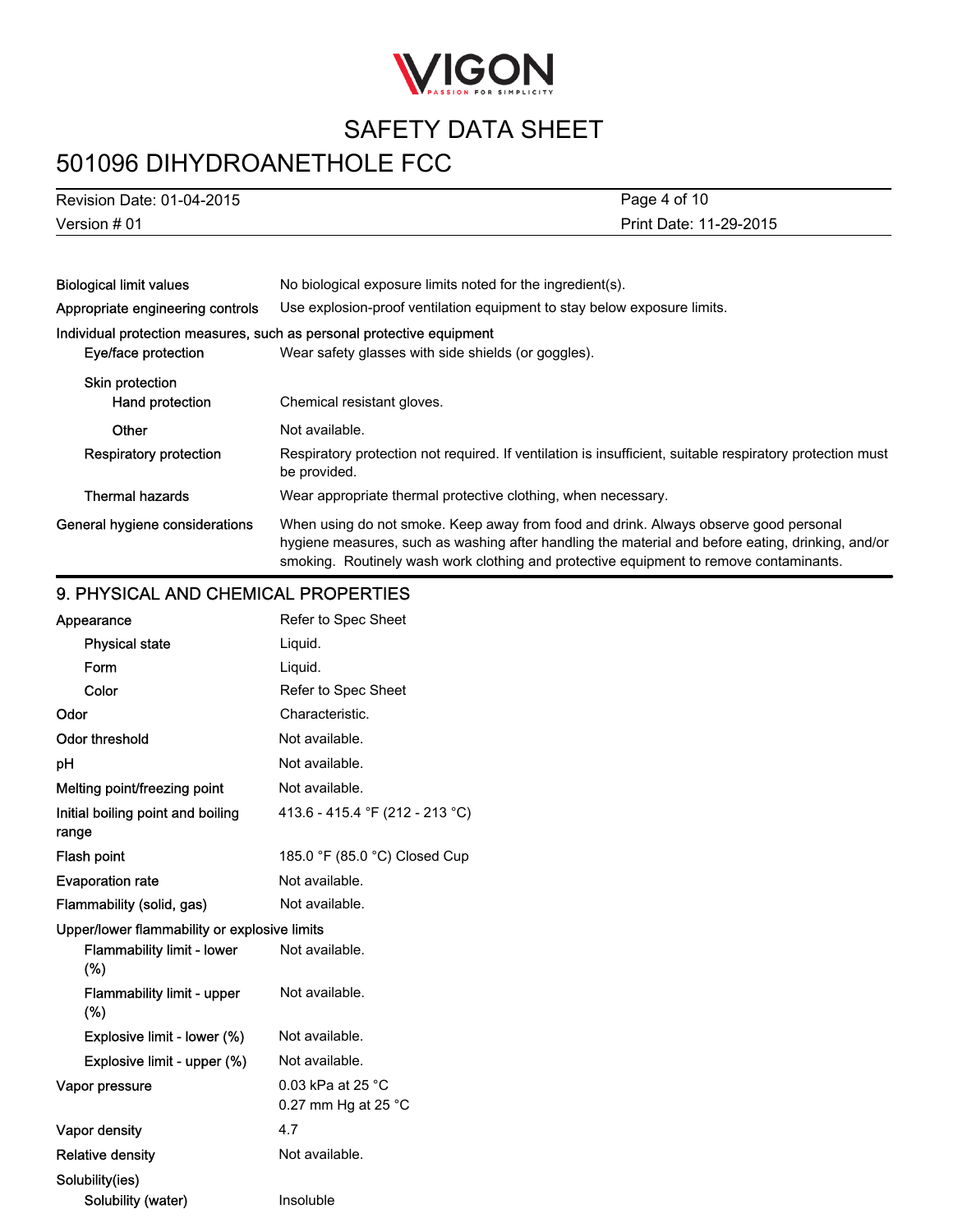

# 501096 DIHYDROANETHOLE FCC

Version # 01 Revision Date: 01-04-2015 Print Date: 11-29-2015 Page 5 of 10

| <b>Partition coefficient</b><br>(n-octanol/water) | Not available.                    |
|---------------------------------------------------|-----------------------------------|
| Auto-ignition temperature                         | Not available.                    |
| Decomposition temperature                         | Not available.                    |
| Viscosity                                         | Not available.                    |
| Other information                                 |                                   |
| <b>Flammability class</b>                         | Combustible IIIA estimated        |
| Molecular formula                                 | C <sub>10</sub> H <sub>14</sub> O |
| Molecular weight                                  | 150.22 g/mol                      |
| Specific gravity                                  | $0.94$ at 25 °C                   |

#### 10. STABILITY AND REACTIVITY

| Reactivity                            | The product is stable and non-reactive under normal conditions of use, storage and transport.                                                     |  |  |
|---------------------------------------|---------------------------------------------------------------------------------------------------------------------------------------------------|--|--|
| <b>Chemical stability</b>             | Material is stable under normal conditions.                                                                                                       |  |  |
| Possibility of hazardous<br>reactions | No dangerous reaction known under conditions of normal use.                                                                                       |  |  |
| Conditions to avoid                   | Avoid heat, sparks, open flames and other ignition sources. Avoid temperatures exceeding the<br>flash point. Contact with incompatible materials. |  |  |
| Incompatible materials                | Strong oxidizing agents.                                                                                                                          |  |  |
| Hazardous decomposition<br>products   | No hazardous decomposition products if stored and handled as indicated.                                                                           |  |  |

#### 11. TOXICOLOGICAL INFORMATION

| Information on likely routes of exposure                                           |                                                          |                     |  |
|------------------------------------------------------------------------------------|----------------------------------------------------------|---------------------|--|
| <b>Inhalation</b>                                                                  | No adverse effects due to inhalation are expected.       |                     |  |
| <b>Skin contact</b>                                                                | Causes mild skin irritation.                             |                     |  |
| Eye contact                                                                        | Causes mild eye irritation.                              |                     |  |
| Ingestion                                                                          | May be harmful if swallowed.                             |                     |  |
| Symptoms related to the<br>physical, chemical and<br>toxicological characteristics | Direct contact with eyes may cause temporary irritation. |                     |  |
| Information on toxicological effects                                               |                                                          |                     |  |
| Acute toxicity                                                                     | May be harmful if swallowed.                             |                     |  |
| Product                                                                            | <b>Species</b>                                           | <b>Test Results</b> |  |
| DIHYDROANETHOLE (CAS 104-45-0)                                                     |                                                          |                     |  |
| Acute                                                                              |                                                          |                     |  |
| Dermal                                                                             |                                                          |                     |  |
| LD50                                                                               | Rabbit                                                   | > 5000 mg/kg        |  |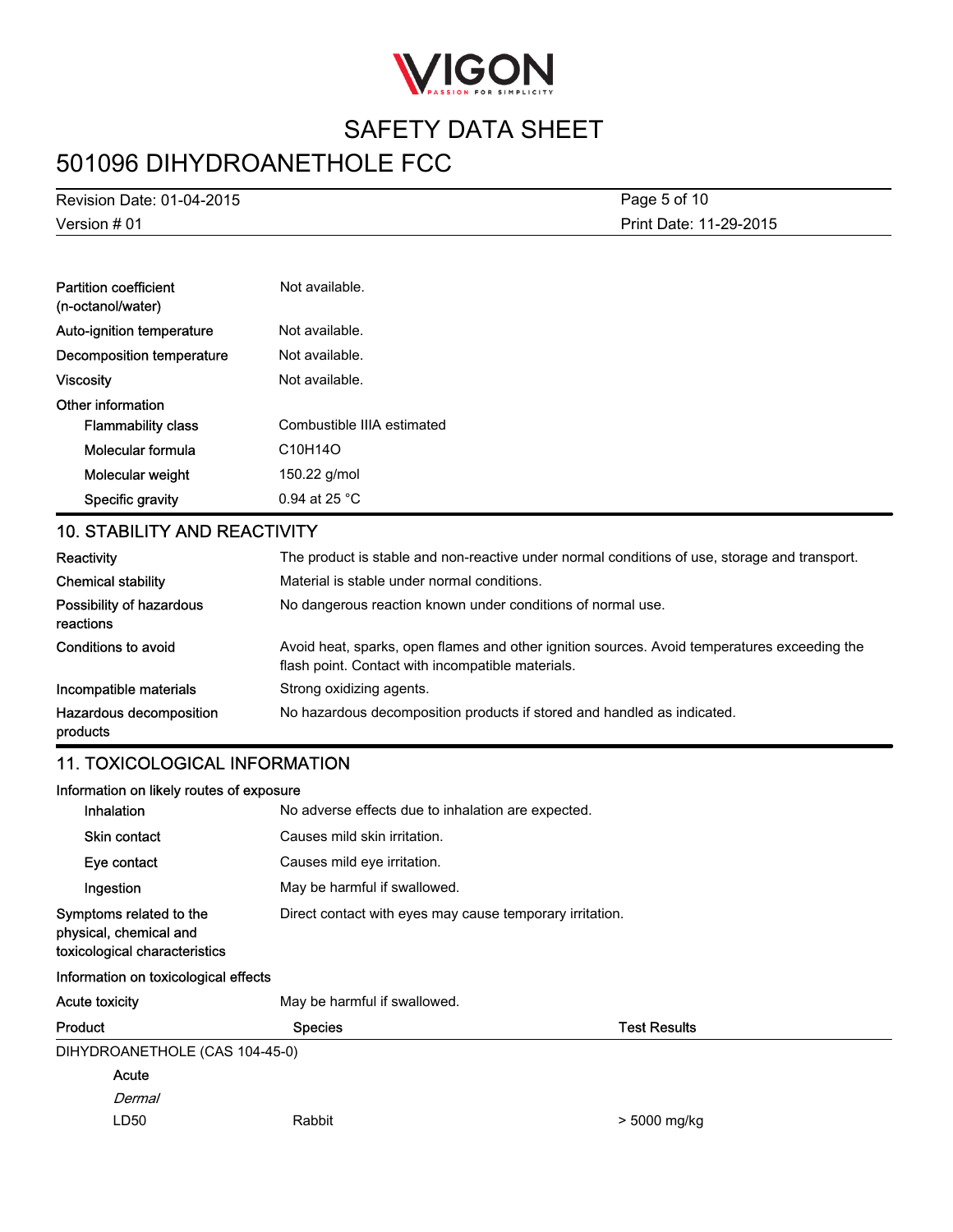

# 501096 DIHYDROANETHOLE FCC

Version # 01 Revision Date: 01-04-2015 Print Date: 11-29-2015 Page 6 of 10

| Product                                                        | <b>Species</b>                                                                                                      | <b>Test Results</b> |
|----------------------------------------------------------------|---------------------------------------------------------------------------------------------------------------------|---------------------|
| Oral                                                           |                                                                                                                     |                     |
| LD50                                                           | Rat                                                                                                                 | 4400 mg/kg          |
|                                                                | * Estimates for product may be based on additional component data not shown.                                        |                     |
| Skin corrosion/irritation                                      | Prolonged skin contact may cause temporary irritation.                                                              |                     |
| Serious eye damage/eye<br>irritation                           | Direct contact with eyes may cause temporary irritation.                                                            |                     |
| Respiratory or skin sensitization<br>Respiratory sensitization | Not available.                                                                                                      |                     |
| <b>Skin sensitization</b>                                      | This product is not expected to cause skin sensitization.                                                           |                     |
| Germ cell mutagenicity                                         | No data available to indicate product or any components present at greater than 0.1% are<br>mutagenic or genotoxic. |                     |
| Carcinogenicity                                                |                                                                                                                     |                     |
|                                                                | OSHA Specifically Regulated Substances (29 CFR 1910.1001-1050)                                                      |                     |
| Not listed.                                                    |                                                                                                                     |                     |
| <b>Reproductive toxicity</b>                                   | This product is not expected to cause reproductive or developmental effects.                                        |                     |
| Specific target organ toxicity -<br>single exposure            | Not classified.                                                                                                     |                     |
| Specific target organ toxicity -<br>repeated exposure          | Not classified.                                                                                                     |                     |
| <b>Aspiration hazard</b>                                       | Not available.                                                                                                      |                     |
| <b>12. ECOLOGICAL INFORMATION</b>                              |                                                                                                                     |                     |

| Ecotoxicity                   | Toxic to aquatic life with long lasting effects. Accumulation in aquatic organisms is expected.                                                                                            |  |
|-------------------------------|--------------------------------------------------------------------------------------------------------------------------------------------------------------------------------------------|--|
| Persistence and degradability | No data is available on the degradability of this product.                                                                                                                                 |  |
| Bioaccumulative potential     | No data available.                                                                                                                                                                         |  |
| Mobility in soil              | No data available.                                                                                                                                                                         |  |
| Other adverse effects         | No other adverse environmental effects (e.g. ozone depletion, photochemical ozone creation<br>potential, endocrine disruption, global warming potential) are expected from this component. |  |

### 13. DISPOSAL CONSIDERATIONS

| Disposal instructions                    | Do not discharge into drains, water courses or onto the ground. Do not allow this material to drain<br>into sewers/water supplies. Do not contaminate ponds, waterways or ditches with chemical or<br>used container. Dispose of contents/container in accordance with<br>local/regional/national/international regulations. |
|------------------------------------------|------------------------------------------------------------------------------------------------------------------------------------------------------------------------------------------------------------------------------------------------------------------------------------------------------------------------------|
| Local disposal regulations               | Dispose in accordance with all applicable regulations.                                                                                                                                                                                                                                                                       |
| Hazardous waste code                     | Not established.                                                                                                                                                                                                                                                                                                             |
| Waste from residues / unused<br>products | Empty containers or liners may retain some product residues. This material and its container must<br>be disposed of in a safe manner (see: Disposal instructions).                                                                                                                                                           |
| Contaminated packaging                   | Empty containers should be taken to an approved waste handling site for recycling or disposal.<br>Since emptied containers may retain product residue, follow label warnings even after container is<br>emptied.                                                                                                             |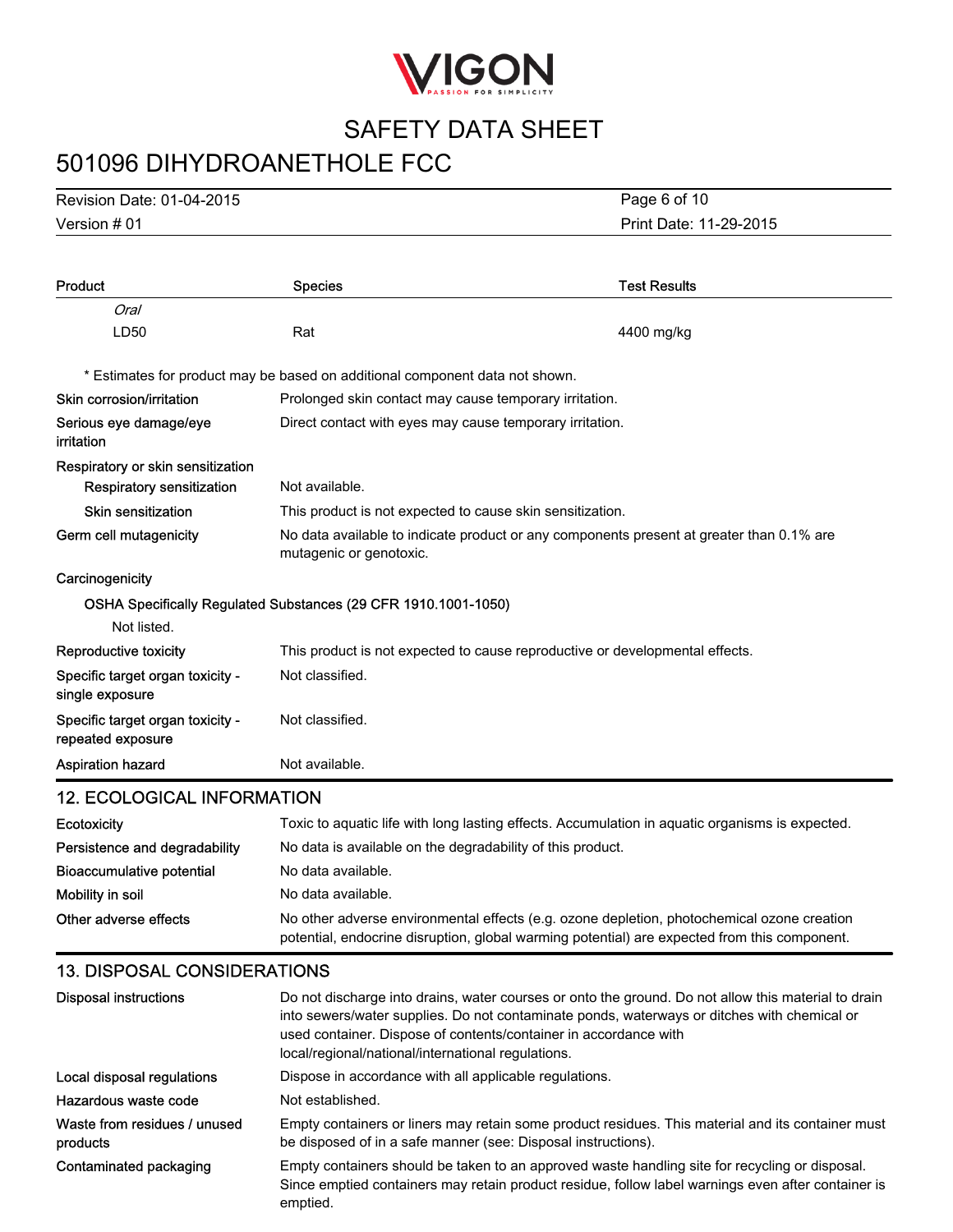

# 501096 DIHYDROANETHOLE FCC

Version # 01 Revision Date: 01-04-2015 Page 7 of 10

Print Date: 11-29-2015

### 14. TRANSPORT INFORMATION

| ۰. |
|----|
|----|

| UN number                             | 3082                                                                  |
|---------------------------------------|-----------------------------------------------------------------------|
| UN proper shipping name               | ENVIRONMENTALLY HAZARDOUS SUBSTANCE, LIQUID, N.O.S. (DIHYDROANETHOLE) |
| Transport hazard class(es)            | 9                                                                     |
| Subsidiary class(es)                  | $\overline{\phantom{0}}$                                              |
| Packing group                         | $\mathsf{III}$                                                        |
| <b>Environmental hazards</b>          | Yes                                                                   |
| Labels required                       | 9                                                                     |
| <b>ADR</b>                            |                                                                       |
| <b>UN number</b>                      | 3082                                                                  |
| UN proper shipping name               | ENVIRONMENTALLY HAZARDOUS SUBSTANCE, LIQUID, N.O.S. (DIHYDROANETHOLE) |
| Transport hazard class(es)            | 9                                                                     |
| Subsidiary class(es)                  | $\overline{\phantom{0}}$                                              |
| Packing group                         | III                                                                   |
| <b>Environmental hazards</b>          | Yes                                                                   |
| Labels required                       | 9                                                                     |
| <b>RID</b>                            |                                                                       |
| <b>UN number</b>                      | 3082                                                                  |
| UN proper shipping name               | ENVIRONMENTALLY HAZARDOUS SUBSTANCE, LIQUID, N.O.S. (DIHYDROANETHOLE) |
| Transport hazard class(es)            | 9                                                                     |
| Subsidiary class(es)<br>Packing group | III                                                                   |
| <b>Environmental hazards</b>          | Yes                                                                   |
| Labels required                       | 9                                                                     |
| DOT                                   |                                                                       |
| <b>BULK</b>                           |                                                                       |
| UN number                             | NA1993                                                                |
| Proper shipping name                  | COMBUSTIBLE LIQUID, N.O.S. (DIHYDROANETHOLE)                          |
| <b>Hazard class</b>                   | Combustible liq                                                       |
| Packing group                         | Ш                                                                     |
| <b>Environmental hazards</b>          |                                                                       |
| Marine pollutant                      | Yes                                                                   |
| Packaging exceptions                  | 150                                                                   |
| Packaging bulk                        | 242                                                                   |
| Labels required                       | 3                                                                     |
| DOT                                   |                                                                       |
| <b>NON-BULK</b>                       |                                                                       |
| Not regulated as dangerous goods.     |                                                                       |
| <b>IATA</b>                           |                                                                       |
| Not regulated as dangerous goods.     |                                                                       |
| <b>IMDG</b>                           |                                                                       |
| <b>UN number</b>                      | 3082                                                                  |
| UN proper shipping name               | ENVIRONMENTALLY HAZARDOUS SUBSTANCE, LIQUID, N.O.S. (DIHYDROANETHOLE) |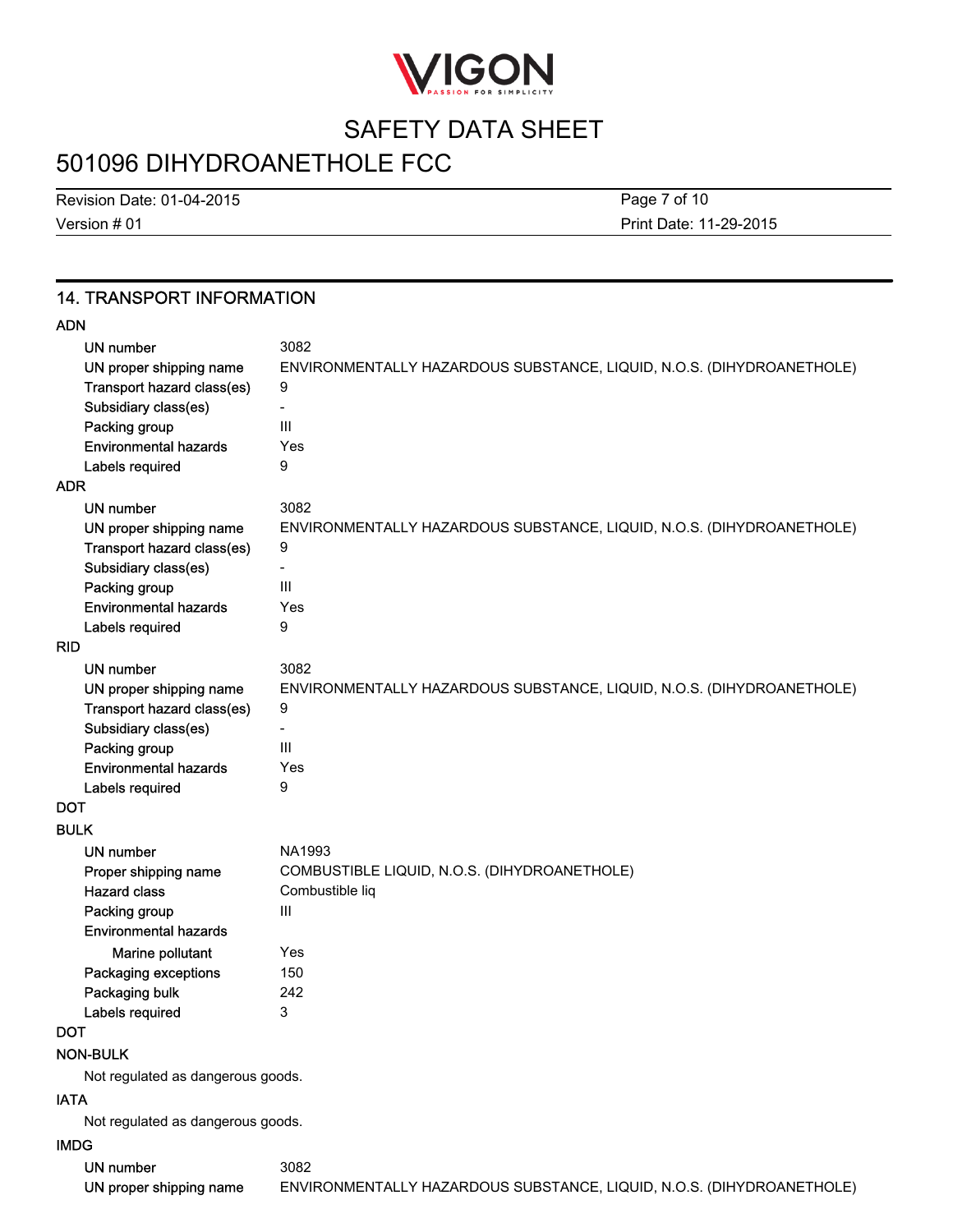

# 501096 DIHYDROANETHOLE FCC

Version # 01 Revision Date: 01-04-2015 Print Date: 11-29-2015 Page 8 of 10



### 15. REGULATORY INFORMATION

US federal regulations This product is a "Hazardous Chemical" as defined by the OSHA Hazard Communication Standard, 29 CFR 1910.1200.

CERCLA Hazardous Substance List (40 CFR 302.4)

Not listed.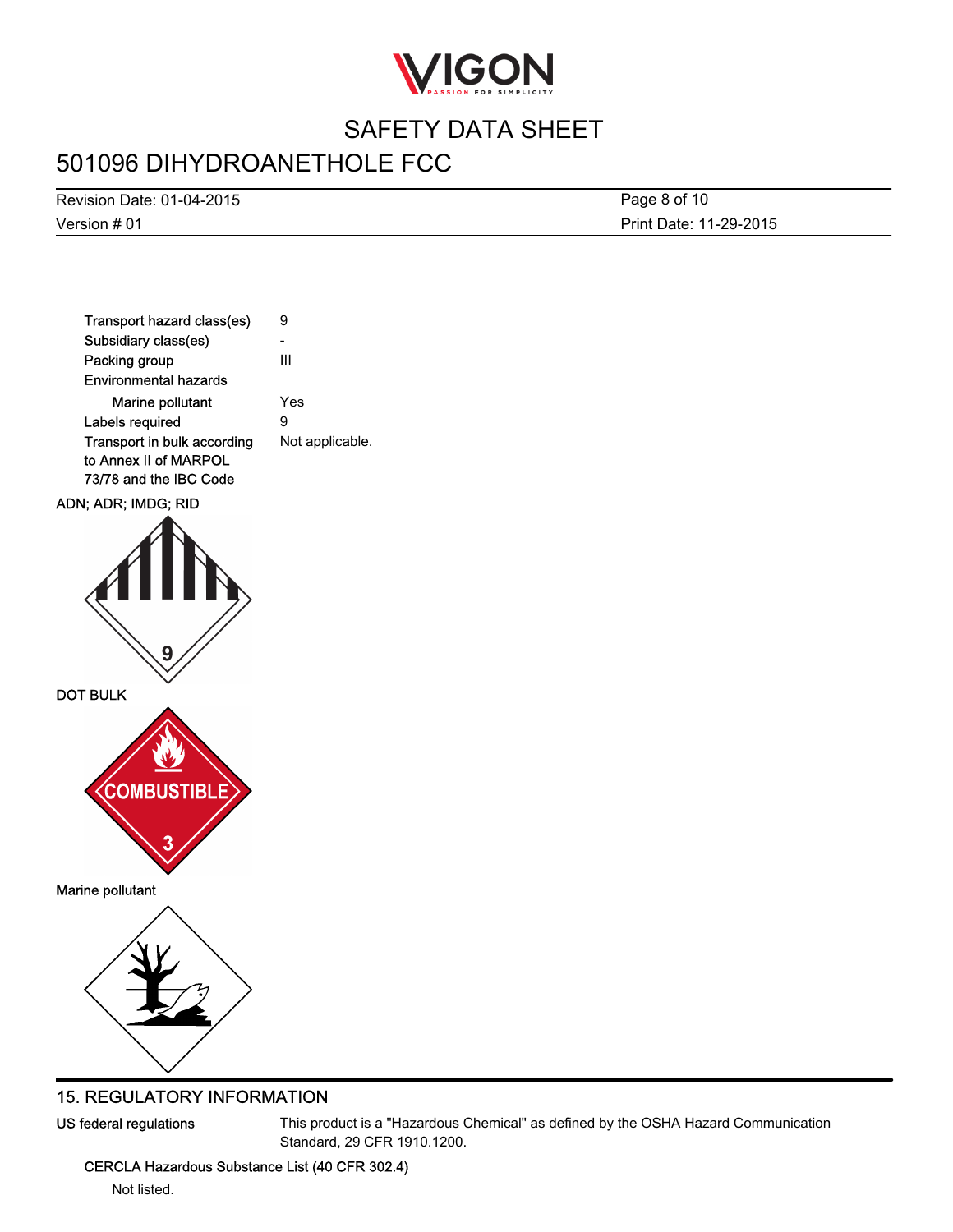

# 501096 DIHYDROANETHOLE FCC

Revision Date: 01-04-2015

Page 9 of 10

Version # 01 Print Date: 11-29-2015 US. OSHA Specifically Regulated Substances (29 CFR 1910.1001-1050) Not listed. SARA 304 Emergency release notification Not regulated. OSHA Specifically Regulated Substances (29 CFR 1910.1001-1050) Not listed. TSCA Section 12(b) Export Notification (40 CFR 707, Subpt. D) Not regulated. Superfund Amendments and Reauthorization Act of 1986 (SARA) Hazard categories **Immediate Hazard - No** Delayed Hazard - No Fire Hazard - Yes Pressure Hazard - No Reactivity Hazard - No SARA 302 Extremely hazardous substance Not listed. SARA 311/312 Hazardous chemical Yes SARA 313 (TRI reporting) Not regulated. Other federal regulations Clean Air Act (CAA) Section 112 Hazardous Air Pollutants (HAPs) List Not regulated. Clean Air Act (CAA) Section 112(r) Accidental Release Prevention (40 CFR 68.130) Not regulated. Safe Drinking Water Act (SDWA) Not regulated. US state regulations US. Massachusetts RTK - Substance List Not regulated. US. New Jersey Worker and Community Right-to-Know Act Not listed. US. Pennsylvania Worker and Community Right-to-Know Law Not listed. US. Rhode Island RTK Not regulated. US. California Proposition 65 US - California Proposition 65 - Carcinogens & Reproductive Toxicity (CRT): Listed substance Not listed. International Inventories Country(s) or region Inventory name **Inventory name** Country(yes/no)\* Australia Australian Inventory of Chemical Substances (AICS) Yes